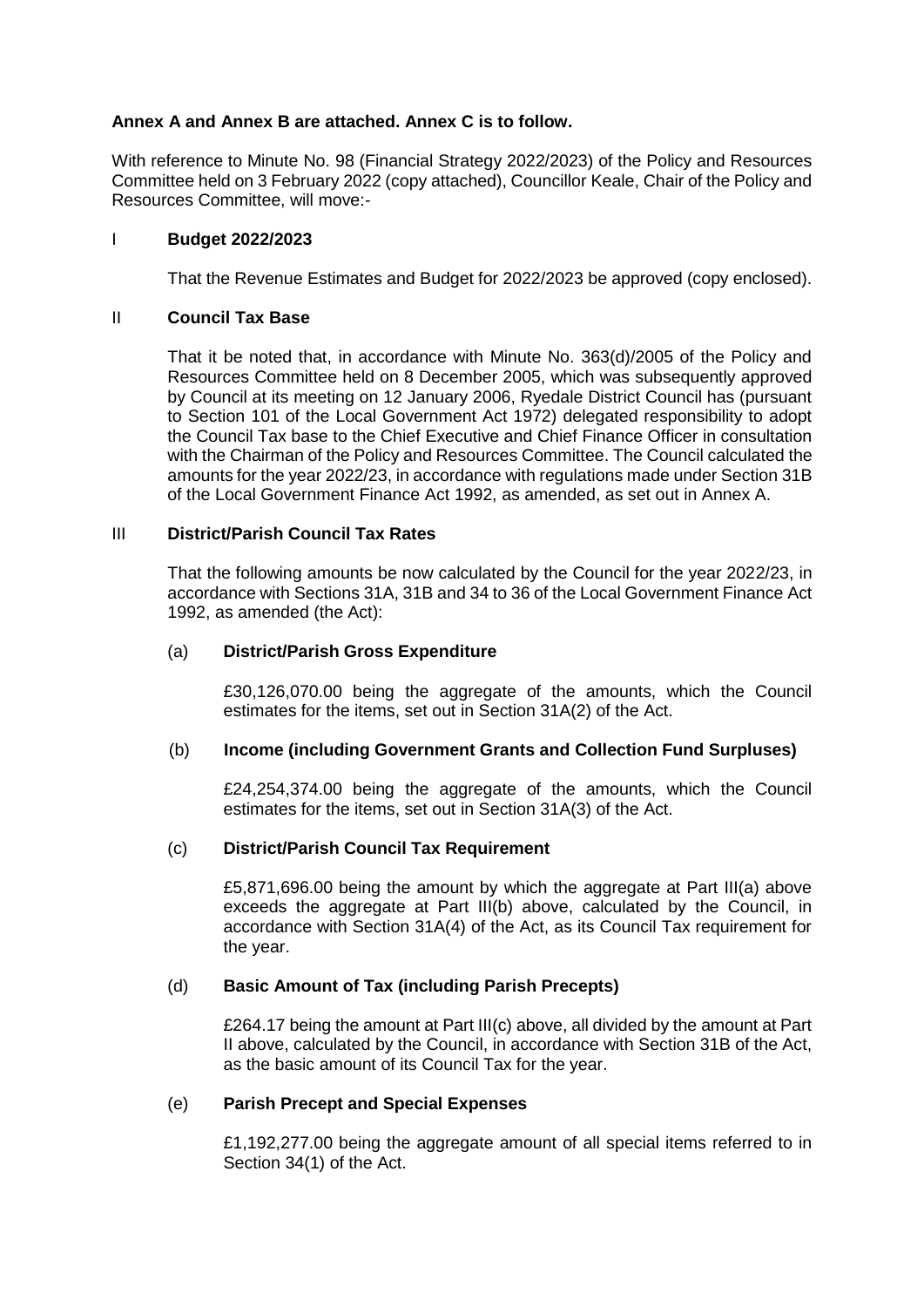# (f) **Basic Amount of Tax (excluding Parish Precepts)**

£210.53 being the amount at Part III(d) above less the results given by dividing the amount at Part III(e) above by the amount given at Part II above, calculated by the Council, in accordance with Section 34(2) of the Act, as the basic amount of its Council Tax for the year for dwellings in those parts of its area to which no special item relates.

# (g) **Basic Amount of Tax in Parishes/Towns**

The details for each Parish as shown in Annex B, column headed "Aggregate amount at Band D", being the amounts given by adding to the amount at Part III(f) above the amounts of the special item or items relating to dwellings in those parts of the Council's area mentioned above, divided in each case by the amount at Part II above, calculated by the Council, in accordance with Section 34(3) of the Act, as the basic amounts of its Council Tax for the year for dwellings in those parts of its area to which one or more special items relate.

# (h) **District/Parish Council Tax Rates**

The details as shown in columns "A" to "H" of Annex B, being the amounts given by multiplying the amounts at Part III(f) and Part III(g) above by the number which, in the proportion set out in Section 5(1) of the Act, is applicable to dwellings listed in a particular valuation band divided by the number which in that proportion is applicable to dwellings listed in Valuation Band D, calculated by the Council, in accordance with Section 36(1) of the Act, as the amounts to be taken into account for the year in respect of categories of dwellings listed in different valuation bands.

## IV **County Council, Police & Crime Commissioner and Fire & Rescue Authority Tax Rates (Provisional)**

That it be noted that for the year 2022/23 precepting Authorities have stated the following amounts in precepts issued to the Council, in accordance with Section 40 of the Local Government Finance Act 1992, as amended, for each of the categories of dwellings shown below:-

| <b>BAND</b><br>£                     | <b>NORTH</b><br><b>YORKSHIRE</b><br><b>COUNTY</b><br><b>COUNCIL</b><br>£ | <b>NYCC</b><br><b>ADULT</b><br><b>SOCIAL</b><br><b>CARE</b><br>£ | <b>NORTH</b><br><b>YORKSHIRE</b><br><b>POLICE &amp; CRIME</b><br><b>COMMISSIONER</b><br>£ | <b>NORTH</b><br><b>YORKSHIRE</b><br><b>FIRE &amp; RESCUE</b><br><b>AUTHORITY</b> |
|--------------------------------------|--------------------------------------------------------------------------|------------------------------------------------------------------|-------------------------------------------------------------------------------------------|----------------------------------------------------------------------------------|
| A<br>B<br>C<br>D<br>E<br>F<br>Ġ<br>н | Subject to<br>confirmation<br><sub>on</sub><br>16 February<br>2022.      | Subject to<br>confirmation<br>on.<br>16 February<br>2022.        | Subject to<br>confirmation<br>on.<br>7 February<br>2022.                                  | Subject to<br>confirmation<br>on.<br>7 February<br>2022.                         |